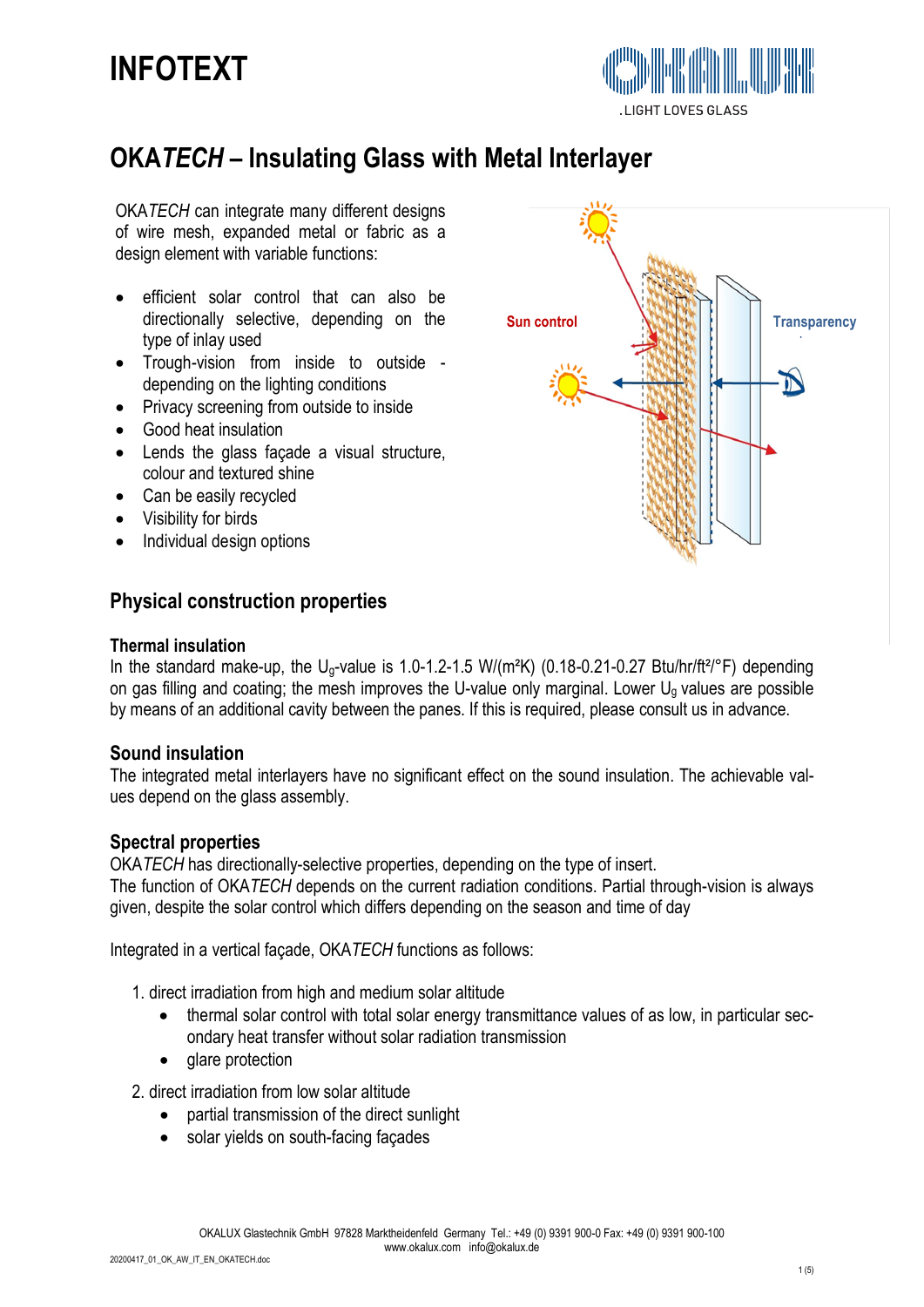# INFOTEXT



#### Technical values of standard types

The following information applies to standard make-ups consisting of a external pane with a thickness of 6 mm, a middle pane with a thickness of 6 mm with a coating at #4 and a inner pane with a thickness of 6 mm.

Light transmission and total solar energy transmittance depend on the angle of incidence.





Figure 1: Figure 2: Angle-selectve light transmission  $T_v$  according to TSET according to DIN EN 410 from OKATECH<br>DIN EN 410 from OKATECH with solar control coating with solar control coating DIN EN 410 from OKATECH with solar control coating

|  |  |  | Table 1: Technical values for standard make-up with low-e coating as well as solar control coating 70/35 |  |  |  |
|--|--|--|----------------------------------------------------------------------------------------------------------|--|--|--|
|  |  |  |                                                                                                          |  |  |  |

| <b>Type</b>                  | <b>Functional</b> | $T_v$ % | $T_v$ %          | <b>TSET</b>   | <b>TSET</b>      | $U_q$ -value [W/(m <sup>2</sup> K)] / |                          |          |
|------------------------------|-------------------|---------|------------------|---------------|------------------|---------------------------------------|--------------------------|----------|
| <b>OKATECH</b>               | coating           | min.1   | max <sub>2</sub> | $\frac{0}{0}$ | %                | $U_q$ [Btu/(hr ft <sup>2</sup> °F)]   |                          |          |
|                              |                   |         |                  | min.1         | max <sub>2</sub> | cavity 12 mm                          |                          |          |
|                              |                   |         |                  |               |                  | Krypton                               | Argon                    | Air      |
| Lamelle                      | low-e             | 9       | 35               | 15            | 29               | 1.0 / 0.18                            | 1.2/0.21                 | 1.5/0.26 |
| Lamelle                      | solar             | 6       | 31               | 11            | 22               | 0.9/0.16                              | 1.1/0.19                 | 1.4/0.25 |
| Sambesi 450                  | low-e             | 8       | 32               | 14            | 27               | 1.0/0.18                              | 1.2/0.21                 | 1.5/0.26 |
| Sambesi 450                  | solar             | 6       | 29               | 12            | 21               | 0.9/0.16                              | 1.1/0.19                 | 1.4/0.25 |
| Omega 1520                   | low-e             | 21      | 38               | 20            | 31               | 1.0 / 0.18                            | 1.2/0.21                 | 1.5/0.26 |
| Omega 1520                   | solar             | 17      | 33               | 15            | 24               | 0.9/0.16                              | 1.1/0.19                 | 1.4/0.25 |
| Kiwi                         | low-e             | 22      | 30               | 22            | 27               | 1.0 / 0.18                            | 0.21<br>1.2 <sub>l</sub> | 1.5/0.26 |
| Kiwi                         | solar             | 17      | 26               | 14            | 20               | 0.9 / 0.16                            | 0.19<br>1.1/             | 1.4/0.25 |
| Mandarin                     | low-e             | 22      | 30               | 22            | 27               | 1.0 / 0.18                            | 1.2/<br>'0.21            | 1.5/0.26 |
| Mandarin                     | solar             | 17      | 26               | 14            | 20               | 0.9/0.16                              | 1.1/0.19                 | 1.4/0.25 |
| <b>Expanded Metal Alu</b>    | low-e             | 7       | 39               | 9             | 31               | 1.0 / 0.18                            | 1.2/0.21                 | 1.5/0.26 |
| <b>Expanded Metal Alu</b>    | solar             | 5       | 34               | 8             | 22               | 0.9/0.16                              | 1.1/0.19                 | 1.4/0.25 |
| <b>Expanded Metal Copper</b> | low-e             | 5       | 35               | 9             | 30               | 1.0 / 0.18                            | 1.2 / 0.21               | 1.5/0.26 |
| <b>Expanded Metal Copper</b> | solar             | 3       | 31               | 8             | 21               | 0.9/0.16                              | 1.1/0.19                 | 1.4/0.25 |

<sup>1)</sup> for angle of incidence  $y = 60^\circ$ <sup>2)</sup> for angle of incidence  $\gamma = 0^{\circ}$  (vertical to the glass surface) Data for other metal interlayer on request.

Legend and related values:

|                             | unit      | standard                              | technical term                                                                                                                  |
|-----------------------------|-----------|---------------------------------------|---------------------------------------------------------------------------------------------------------------------------------|
| $U_{\alpha}$                |           | W/(m <sup>2</sup> K) DIN EN 673       | Thermal transmittance                                                                                                           |
|                             |           | <b>DIN EN 674</b>                     |                                                                                                                                 |
| <b>TSET</b>                 | $\%$      | <b>DIN EN 410</b>                     | Total solar energy transmittance or solar heat gain coefficient                                                                 |
| Tv                          | $\%$      | <b>DIN EN 410</b>                     | Light transmission (direct/hemispheric resp. diffuse/<br>hemispheric)                                                           |
| F <sub>C</sub><br><b>SC</b> | %<br>$\%$ | <b>DIN 4108</b><br><b>GANA Manual</b> | Reduction factor of a solar control system, F <sub>C</sub> =TSET/TSET <sub>reference</sub><br>Shading coefficient, SC=TSET/0.86 |

OKALUX Glastechnik GmbH 97828 Marktheidenfeld Germany Tel.: +49 (0) 9391 900-0 Fax: +49 (0) 9391 900-100 www.okalux.com info@okalux.de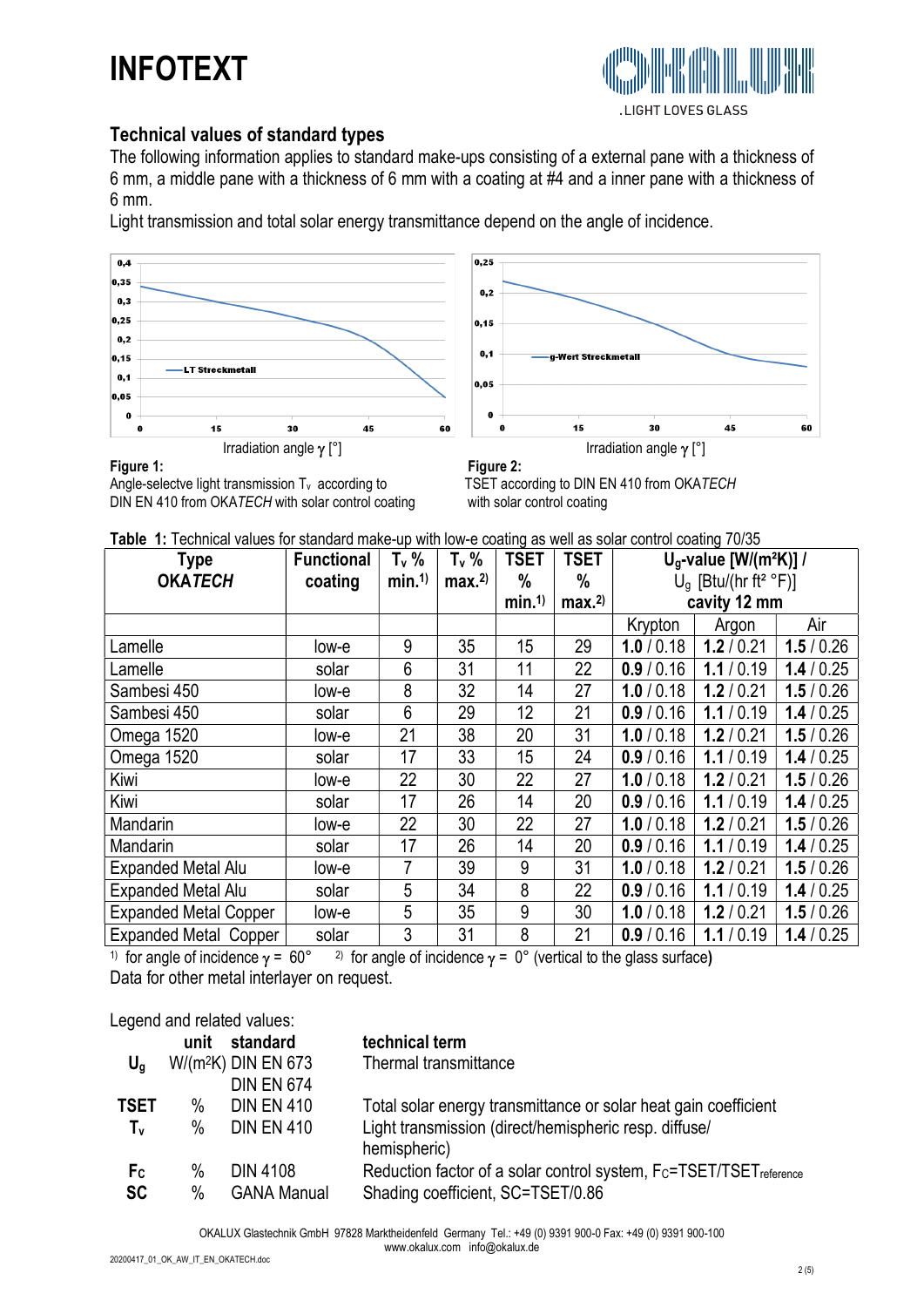

The above data are approximate data. They are based on measurements of approved test institutes and calculations derived from these measurements. Values determined on a project-specific basis may vary from the above values. The values continue to vary if other coatings are used.

Direct transmission relates to direct incidence of light, generally vertical (model situation for direct sunlight). Diffuse transmission applies to homogeneous, diffuse incidence of light from the outer hemisphere (model situation for an overcast sky). All values were measured hemispherically.

A low-e coating or a combined solar and low-e coating at face #2 changes the colour appearance when viewed from outside.

The specified values may change as a result of technical developments. No guarantee is therefore given for their correctness.

#### Make-up

The special feature of OKATECH is that the respective metal insert is integrated in a slim, hermeticallysealed cavity between the panes and so requires no special attention in terms of installation, maintenance and cleaning.

In fact, the OKATECH element can be treated like conventional insulating glass. The glass thickness and type are based on the structural needs and constructional requirements.

| <b>Kiwi</b>                                                                                                                             | <b>Mandarin</b> | <b>Expanded Metal</b><br>Alu | <b>Expanded Metal</b><br>Copper | <b>Project-specific</b><br>solution |  |
|-----------------------------------------------------------------------------------------------------------------------------------------|-----------------|------------------------------|---------------------------------|-------------------------------------|--|
| ת התחתונות התחתונות התחתונות<br>,,,,,,,,,,,,,,,,,,,,,,,,,,,<br>nn nn na manainn an an a<br>mmmmmmmm<br>תתתתתתחתחתחת<br><u>mmmmmmmmm</u> |                 |                              |                                 |                                     |  |

#### Standard make-up

Outer pane made of thermally treated glass Cavity 1: depending on metal inlay Middle pane made of thermally treated glass, coating on #4 Cavity 2: up to 12 mm with gas filling Inner pane made of thermally treated glass

#### **Dimensions**

| <b>OKATECH Type</b>          | Max. width | Max. height |  |
|------------------------------|------------|-------------|--|
| Lamelle                      | 2000 mm    | 4000 mm     |  |
| Sambesi 450                  | 2000 mm    | 4000 mm     |  |
| Omega 1520                   | 2000 mm    | 4000 mm     |  |
| Kiwi                         | 2000 mm    | 4000 mm     |  |
| Mandarin                     | 1570 mm    | 3500 mm     |  |
| <b>Expanded Metal Alu</b>    | 1250 mm    | 3500 mm     |  |
| <b>Expanded Metal Copper</b> | 1250 mm    | 3500 mm     |  |

OKALUX Glastechnik GmbH 97828 Marktheidenfeld Germany Tel.: +49 (0) 9391 900-0 Fax: +49 (0) 9391 900-100 www.okalux.com info@okalux.de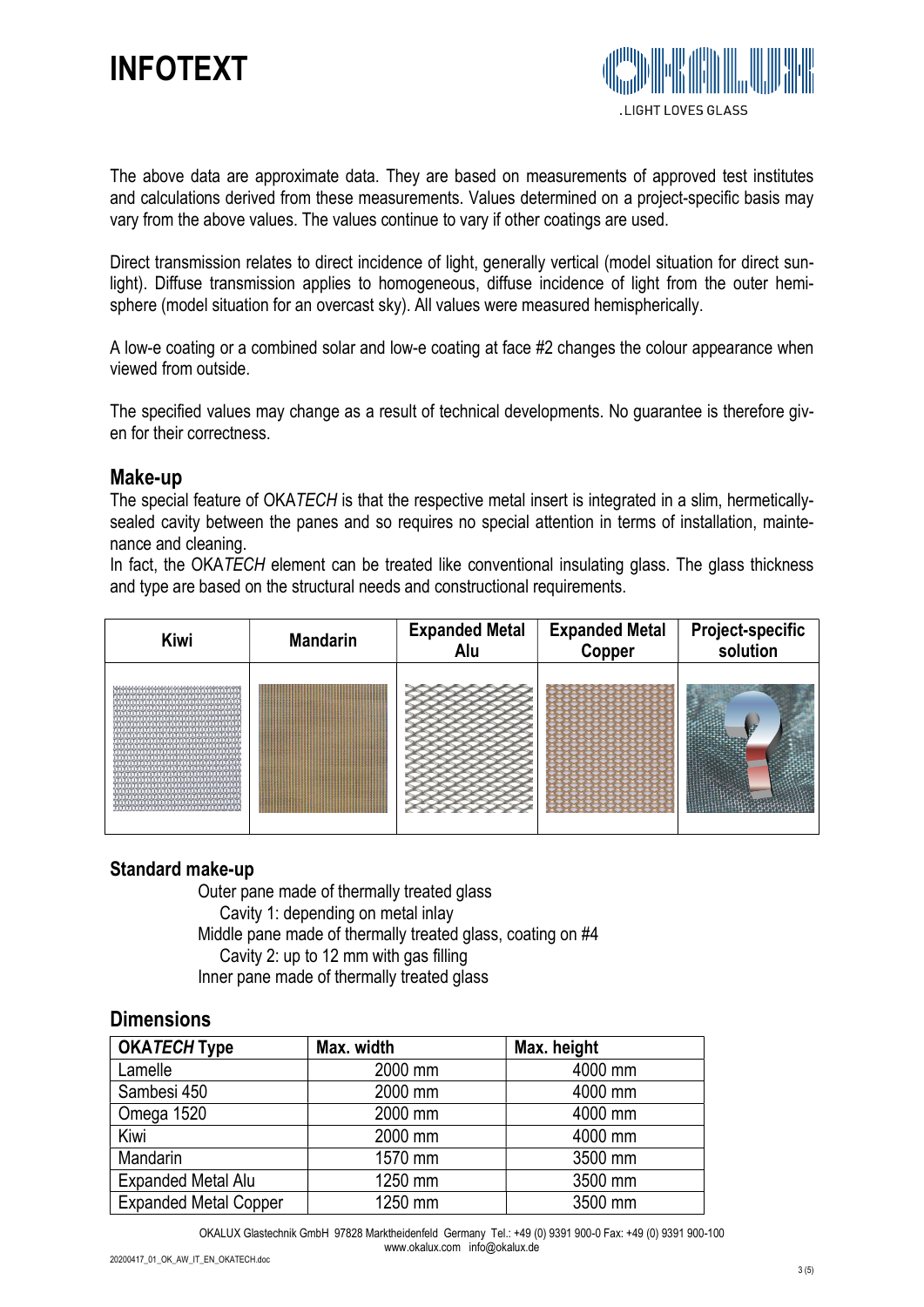

The maximum area is  $7 \, \text{m}^2$ . Special shapes are possible. The feasibility and divisions must be discussed with OKALUX beforehand. It may be necessary to use an increased secondary sealant in the case of smaller dimensions and/or greater thickness of glass. The required edge seal width must be discussed with OKALUX beforehand. Furthermore, the width of the OKATECH element is based on the maximum width of the respective inserts.

For tolerance reason and due to different thermal expansions, the insert may exhibit a visible light gap between the insert and the spacer bar. For this reason, the overall sealant (spacer bar + secondary seal) plus additional 12 mm have to be covered by a profile or by an appropriate edge screen printing.

In the case of a polysulphide as secondary seal, it may be necessary to use a exceed cover in order to provide sufficient UV protection. In the case of a frameless glazing system, it is generally recommended that the edge areas are covered using a UV-impenetrable edge enamelling. Depending on loading, the required sealant width can be considerably greater than that of "conventional" insulating glazing.

OKATECH insulating glass uses mesh inserts made of untreated metals, so there can be differences in colour between and also within individual element. Optical changes may result on some surfaces from the effects to temperature and UV rays. Especially with neutral copper the appearance can vary visibly. This difference in surface coloration and degree of gloss are dependent on the materials used and do not represent a visual flaw or any other fault with the product. On the contrary, the natural and living appearance of the façade is considered a key product feature. Due to contact between glass surface and metal inlay vibrations can cause a sound. This is part of the design and does not represent a defect.

Small deformations i.e. in the form of waves may become visible when the soft, flexible, textile-like OKATECH insert is exposed to temperature fluctuations. This is inherent to the material and does not constitute a defect.

When viewed from inside, it is possible to see in the edge area some of the design features which are used to fasten the respective insert. To conceal these, we recommend fitting an additional edge screen print to the inside (18 mm plus secondary seal).

#### Installation instructions

OKATECH insulating glass is glazed as per normal insulating glass. During transportation, the insert may slide to the side, creating a greater visible slit between the spacer and the insert or the support profiles could become inclined. We must be notified in writing beforehand of any special loads which may occur during transportation (vibrations/shaking).

For instructions and recommendations for the installation of our insulating glazing, please refer to our information and instructions for customers contained in "Delivery of OKALUX Glass Products" and "General Information on Glazing".